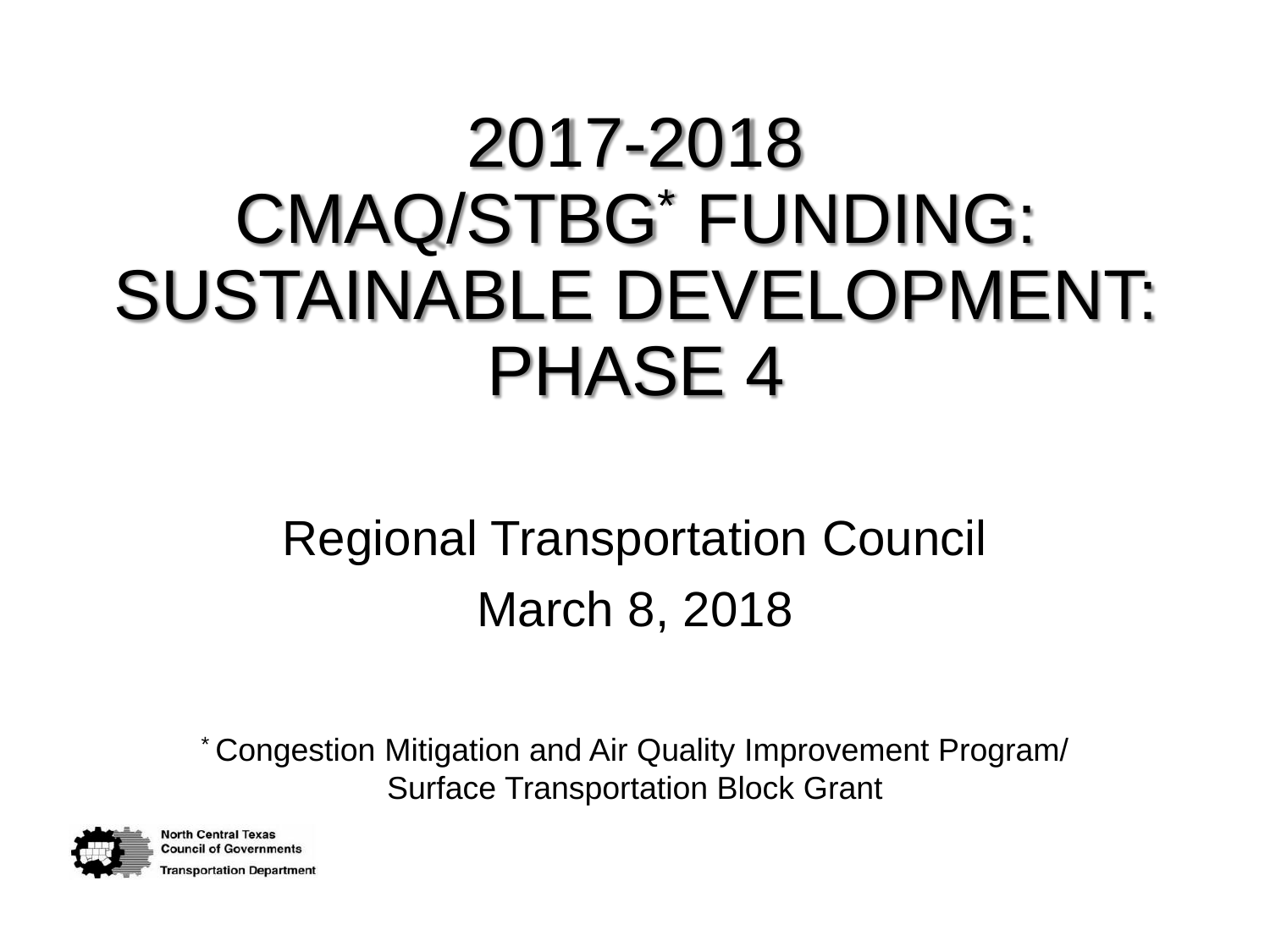### CMAQ/STBG FUNDING PROGRAMS

#### **STATUS PROGRAM**  $\blacksquare$  Federal/Local Funding Exchanges **M** Automated Vehicle Program (May bring back a Round 2 effort)  $\blacksquare$  Strategic Partnerships (May bring back a Round 2 effort) **M** Planning and Other Studies 10-Year Plan/Proposition 1 Adjustments **Sustainable Development Phase 4: Turnback Program, Context Sensitive, Transit Oriented Development (TOD) Projects M** Transit Program □ **Assessment Policy Programs/Projects M Local Bond Program Partnerships Safety, Innovative Construction, and Emergency Projects** □ Management and Operations (M&O), NCTCOG-Implemented, and Regional/Air Quality Programs

- $\blacksquare$  = Project Selection Completed
- = Pending STTC/RTC Approval
- = Program Partially Completed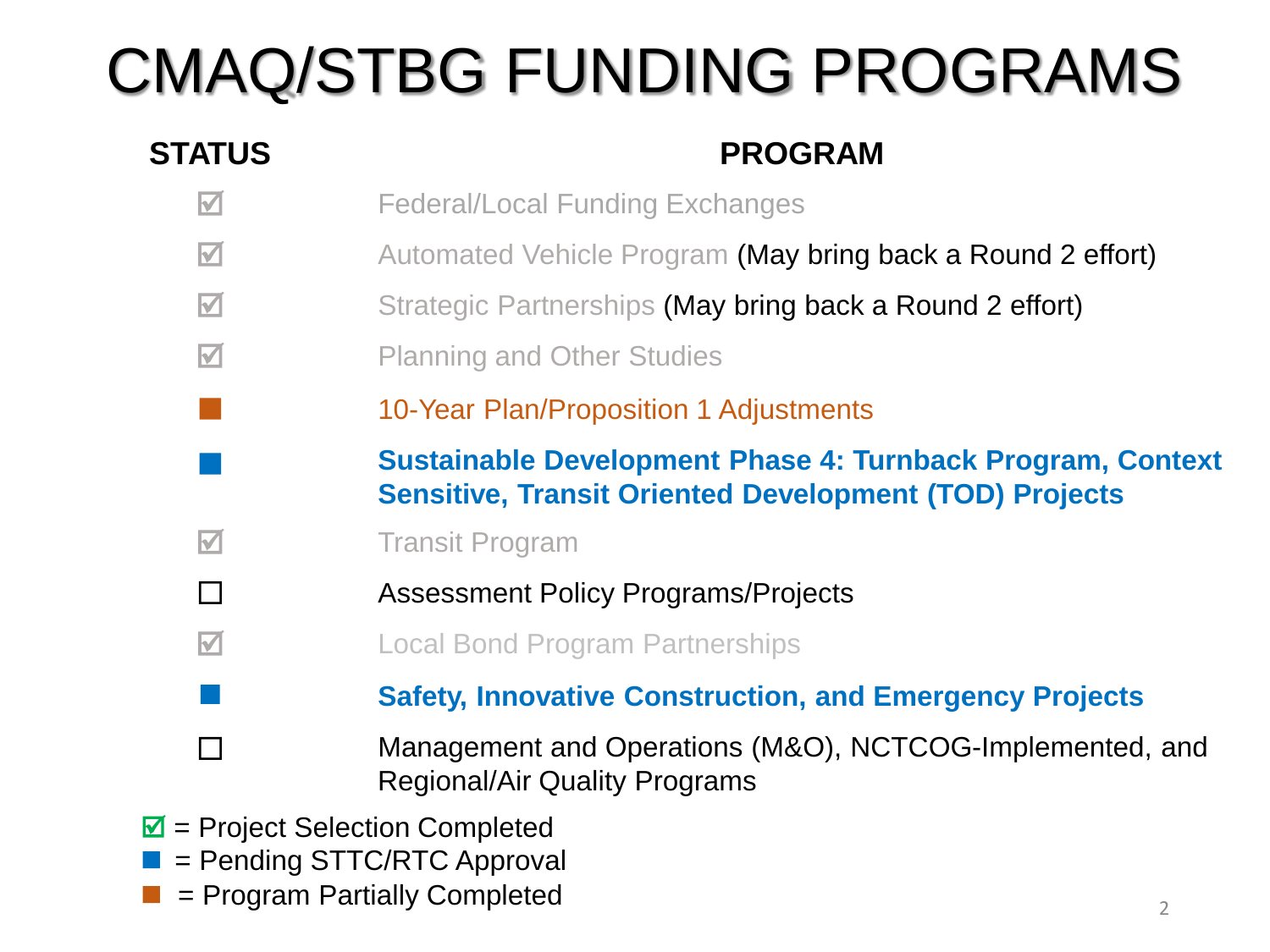#### CMAQ/STBG FUNDING PROGRAM: SUSTAINABLE DEVELOPMENT PHASE 4

| Description/<br>Purpose | To support sustainable development<br>initiatives by providing funds for Turnback<br>Partnerships, Context Sensitive Design,<br>and TOD projects.                                                                    |
|-------------------------|----------------------------------------------------------------------------------------------------------------------------------------------------------------------------------------------------------------------|
| Initial Requests        | Downtown Weatherford Turnback<br>• Harwood Road in Bedford<br>Lewisville Turnback (Mill St./FM 1171)<br><b>Main Street in Crowley</b><br>• SH 356 Couplet Turnback in Irving<br>• Park Lane/Vickery Meadow in Dallas |
| <b>Next Steps</b>       | Coordinate with partnering agencies and<br>TxDOT.<br>Anticipate action in Summer or Fall 2017.                                                                                                                       |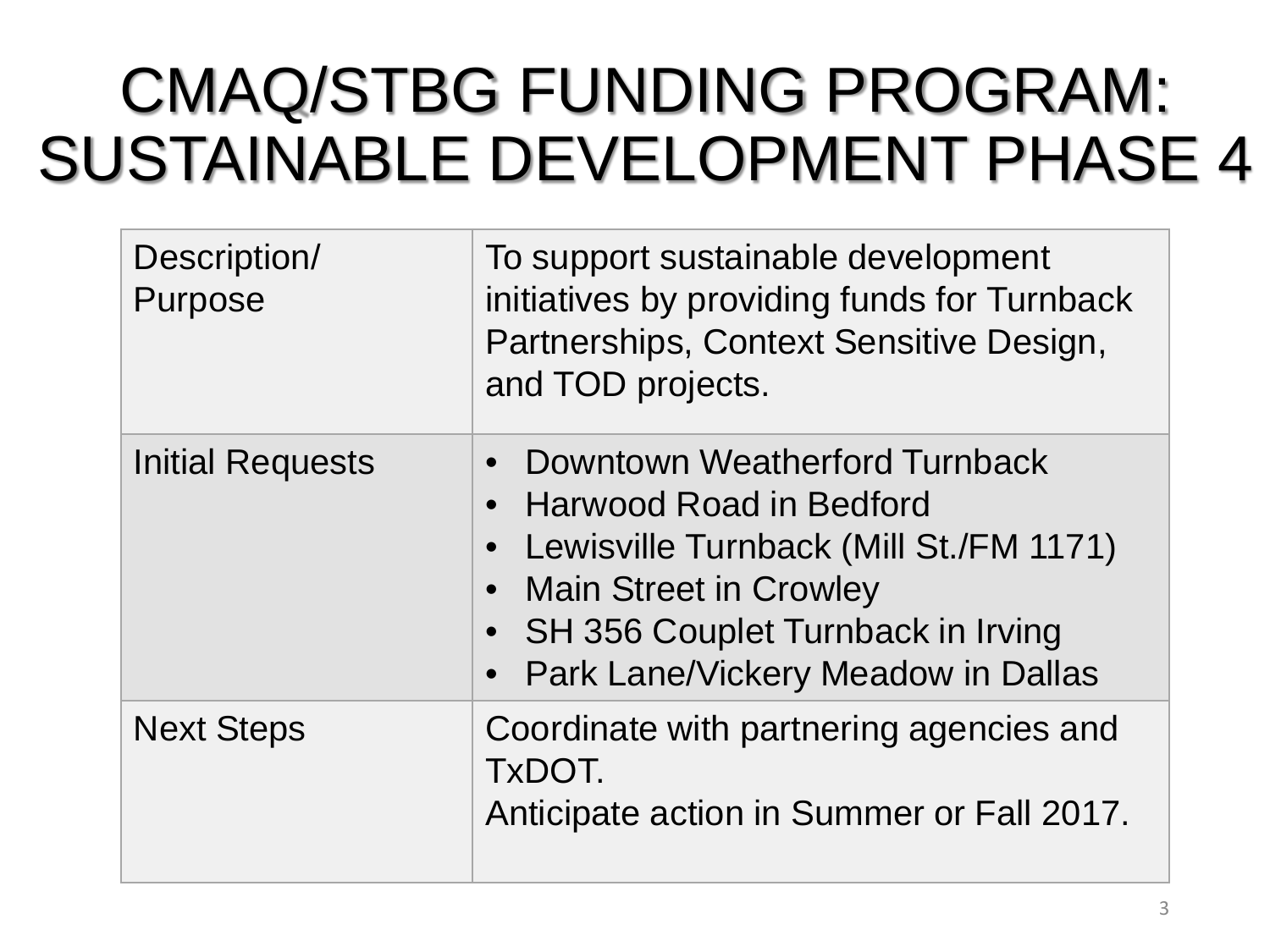# SELECTION CRITERIA

- When selecting projects, the following criteria were taken into account by staff:
	- Partnership in TxDOT's Turnback Program (local governments take control of the facility and it is removed from the State system)
	- Opportunities for redevelopment
	- Payback mechanisms if applicable (Tax Increment Finance (TIF) Districts, Public Improvement Districts (PID), etc.)
	- Inclusion of context-sensitive design elements
	- Inclusion of transit-oriented development (TOD) elements
	- Inclusion of pedestrian-friendly streetscape elements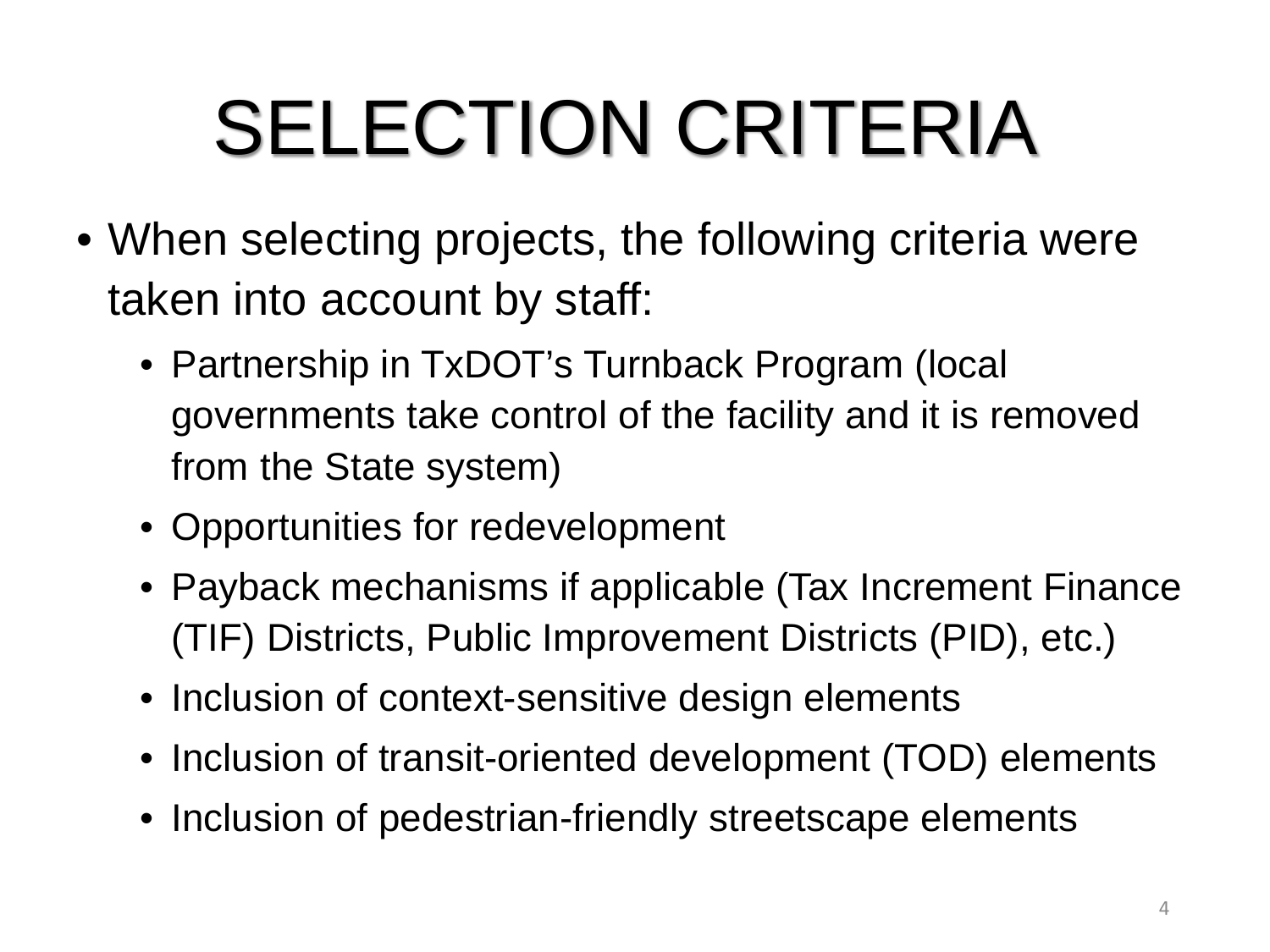## PROPOSED FUNDING BY AGENCY

#### **DRAFT**

| <b>PROJECT</b>                           | <b>AGENCY</b>                                           | <b>PROPOSED</b><br><b>RTC FUNDING1</b> |
|------------------------------------------|---------------------------------------------------------|----------------------------------------|
| SH 356/Irving Blvd.                      | City of Irving                                          | \$12,000,000                           |
| US 180 (Northern Loop)                   | <b>City of Weatherford</b>                              | \$11,552,000                           |
| <b>DCTA Intermodal Transit</b><br>Center | <b>Denton County</b><br><b>Transportation Authority</b> | \$11,301,056                           |
| Bus 287/Ennis Avenue at UP<br>Railroad   | <b>City of Ennis</b>                                    | \$10,000,000                           |
| <b>Main Street</b>                       | <b>City of Crowley</b>                                  | \$4,500,000                            |
| <b>College Street</b>                    | <b>City of Lewisville</b>                               | \$3,000,000                            |
|                                          | <b>Total</b>                                            | \$52,353,056                           |

1: All proposed funding amounts are federal with the exception of the City of Irving, to which staff is proposing to award Regional Toll Revenue (RTR) funds.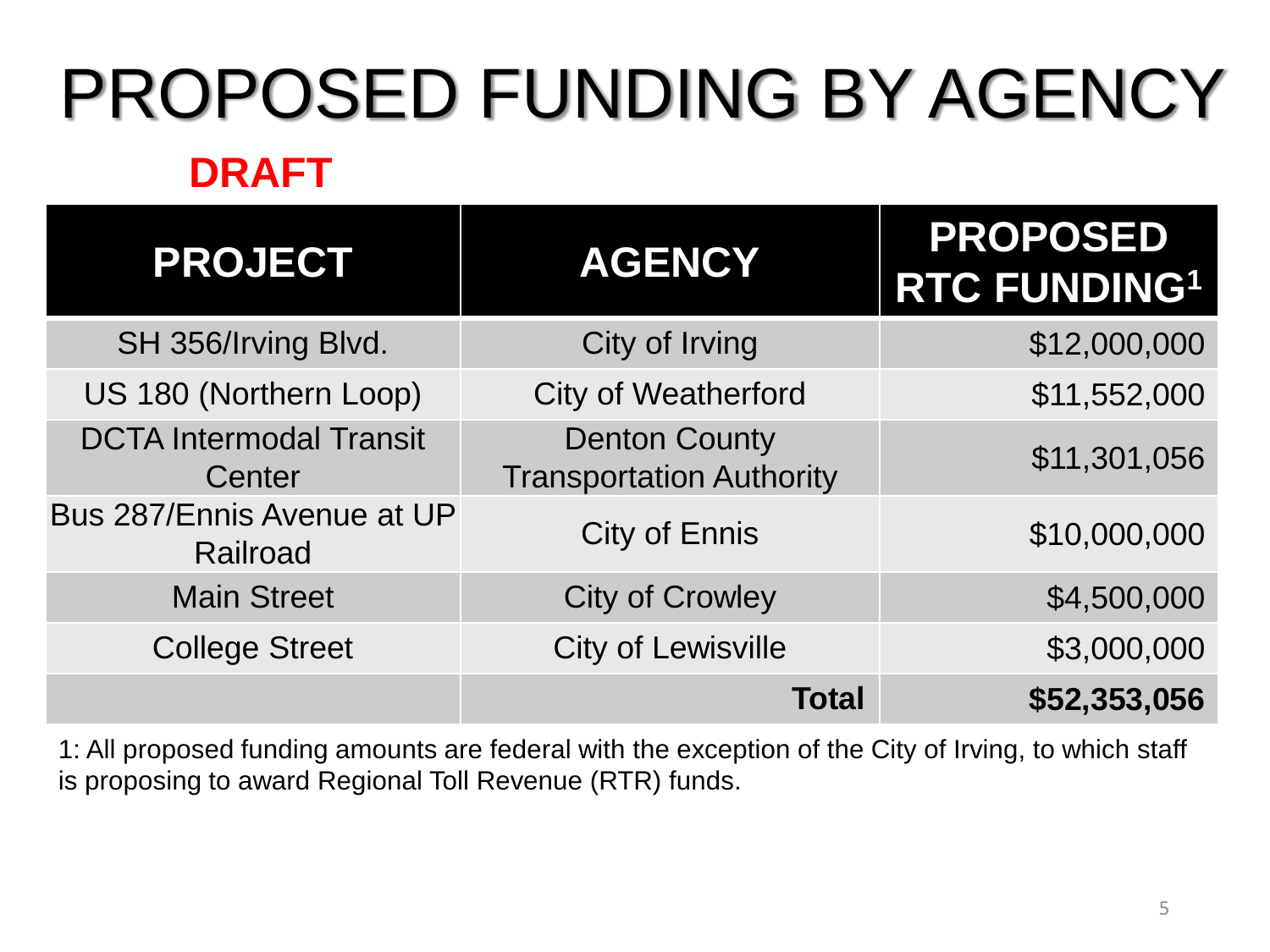### TIMELINE

| <b>MEETING/TASK</b>     | <b>DATE</b>              |
|-------------------------|--------------------------|
| <b>STTC Information</b> | <b>January 26, 2018</b>  |
| <b>RTC</b> Information  | <b>February 8, 2018</b>  |
| <b>Public Meetings</b>  | February 2018            |
| <b>STTC Action</b>      | <b>February 23, 2018</b> |
| <b>RTC Action</b>       | <b>March 8, 2018</b>     |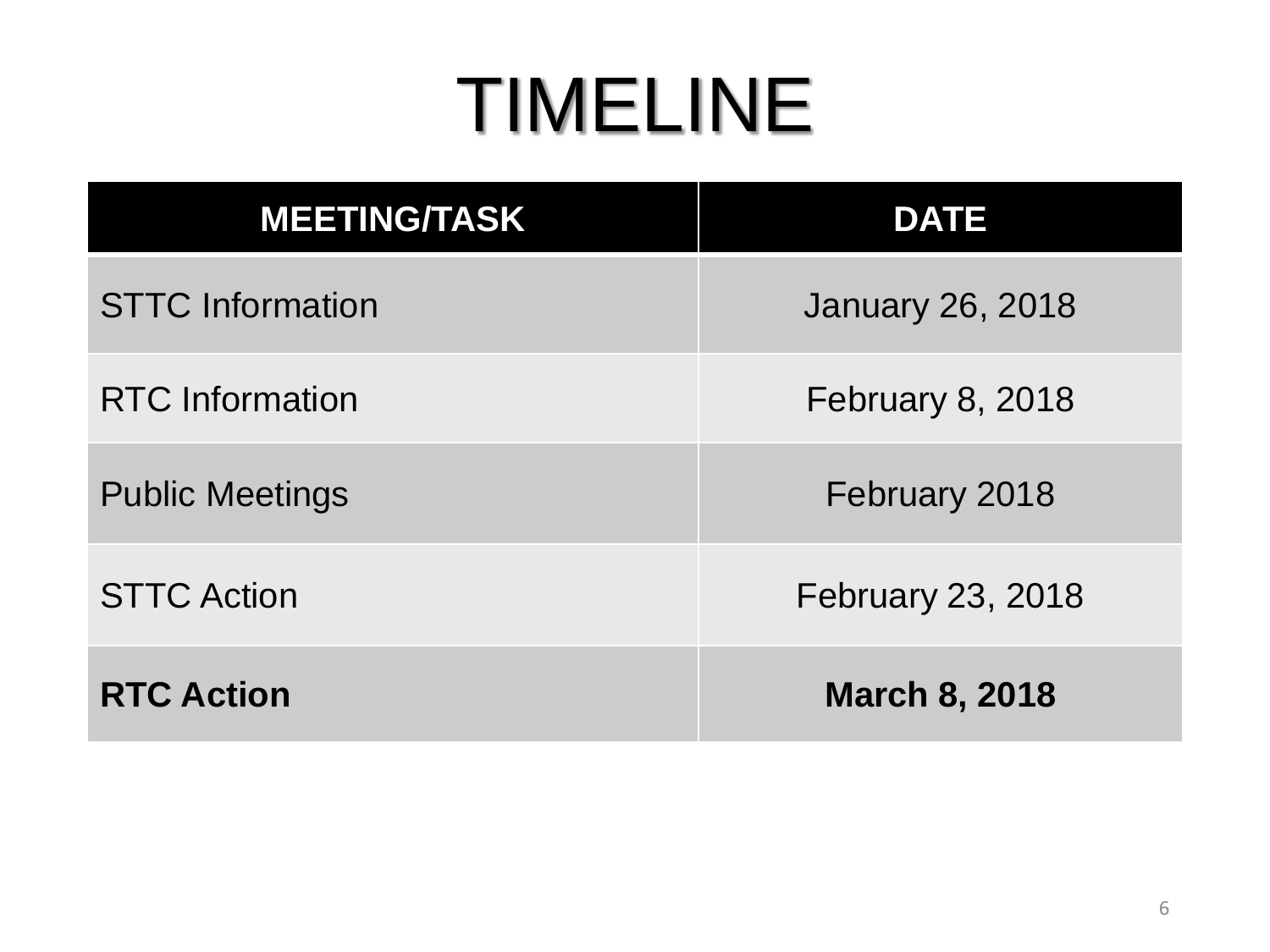# REQUESTED ACTION

- RTC approval of:
	- The proposed list of projects to fund through the 2017- 2018 CMAQ/STBG: Sustainable Development Phase 4 Program (Electronic Item 8.1)
	- Administratively amending the 2019-2022 Transportation Improvement Program (TIP)/Statewide Transportation Improvement Program (STIP) and other planning/administrative documents to incorporate these changes.